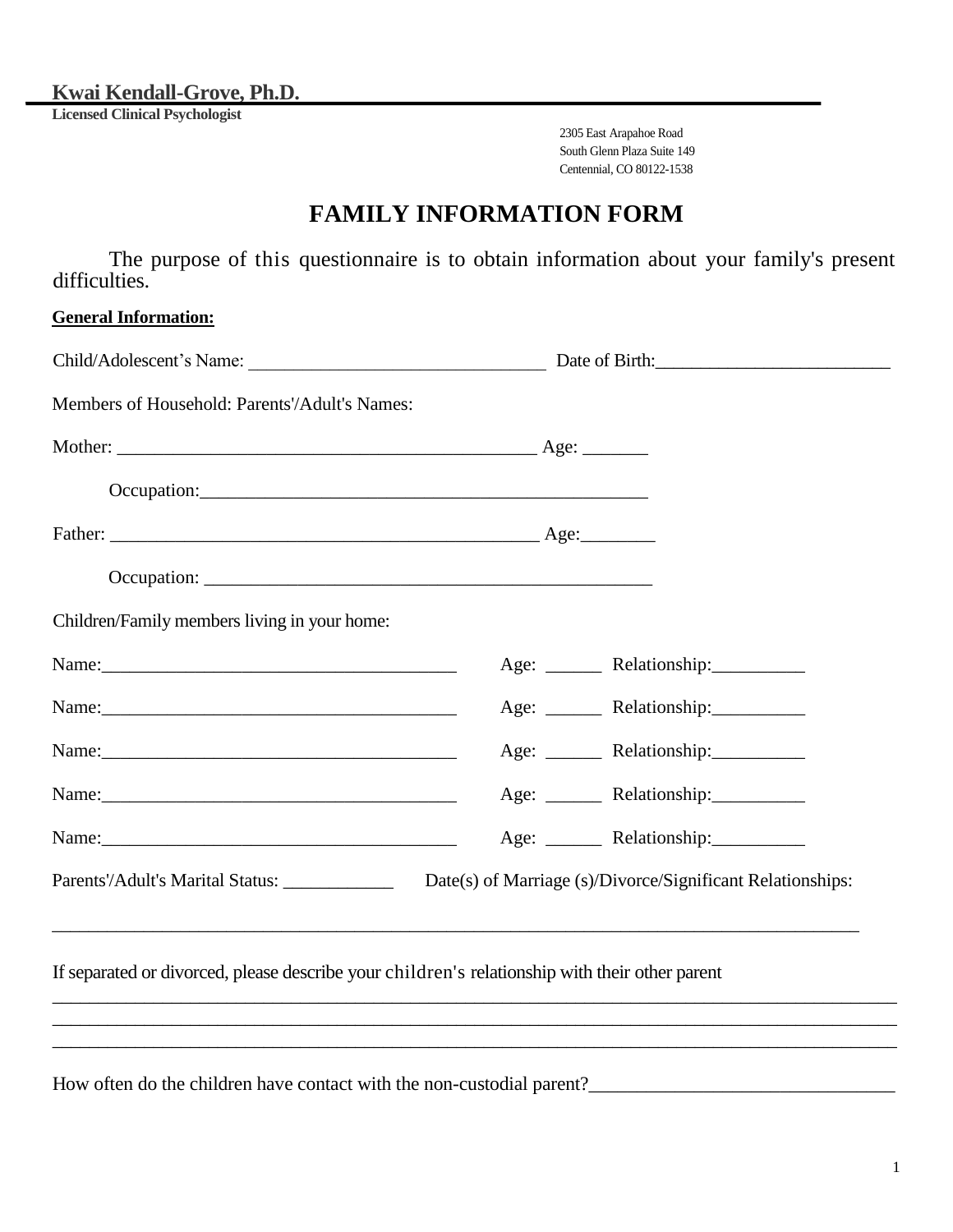### **Current Difficulties:**

Please state in your own words the difficulties that your child/family is experiencing:

When did these problems begin?\_\_\_\_\_\_\_\_\_\_\_\_\_\_\_\_\_\_\_\_\_\_\_\_\_\_\_

Are there any significant events occurred at that time, or since then, which may relate to your child/family's problems?

\_\_\_\_\_\_\_\_\_\_\_\_\_\_\_\_\_\_\_\_\_\_\_\_\_\_\_\_\_\_\_\_\_\_\_\_\_\_\_\_\_\_\_\_\_\_\_\_\_\_\_\_\_\_\_\_\_\_\_\_\_\_\_\_\_\_\_\_\_\_\_\_\_\_\_\_\_\_\_\_\_\_\_\_\_\_\_\_\_\_\_

\_\_\_\_\_\_\_\_\_\_\_\_\_\_\_\_\_\_\_\_\_\_\_\_\_\_\_\_\_\_\_\_\_\_\_\_\_\_\_\_\_\_\_\_\_\_\_\_\_\_\_\_\_\_\_\_\_\_\_\_\_\_\_\_\_\_\_\_\_\_\_\_\_\_\_\_\_\_\_\_\_\_\_\_\_\_\_\_\_\_\_

\_\_\_\_\_\_\_\_\_\_\_\_\_\_\_\_\_\_\_\_\_\_\_\_\_\_\_\_\_\_\_\_\_\_\_\_\_\_\_\_\_\_\_\_\_\_\_\_\_\_\_\_\_\_\_\_\_\_\_\_\_\_\_\_\_\_\_\_\_\_\_\_\_\_\_\_\_\_\_\_\_\_\_\_\_\_\_\_\_\_\_

\_\_\_\_\_\_\_\_\_\_\_\_\_\_\_\_\_\_\_\_\_\_\_\_\_\_\_\_\_\_\_\_\_\_\_\_\_\_\_\_\_\_\_\_\_\_\_\_\_\_\_\_\_\_\_\_\_\_\_\_\_\_\_\_\_\_\_\_\_\_\_\_\_\_\_\_\_\_\_\_\_\_\_\_\_\_\_\_\_\_\_

\_\_\_\_\_\_\_\_\_\_\_\_\_\_\_\_\_\_\_\_\_\_\_\_\_\_\_\_\_\_\_\_\_\_\_\_\_\_\_\_\_\_\_\_\_\_\_\_\_\_\_\_\_\_\_\_\_\_\_\_\_\_\_\_\_\_\_\_\_\_\_\_\_\_\_\_\_\_\_\_\_\_\_\_\_\_\_\_\_\_\_

\_\_\_\_\_\_\_\_\_\_\_\_\_\_\_\_\_\_\_\_\_\_\_\_\_\_\_\_\_\_\_\_\_\_\_\_\_\_\_\_\_\_\_\_\_\_\_\_\_\_\_\_\_\_\_\_\_\_\_\_\_\_\_\_\_\_\_\_\_\_\_\_\_\_\_\_\_\_\_\_\_\_\_\_\_\_\_\_\_\_\_

\_\_\_\_\_\_\_\_\_\_\_\_\_\_\_\_\_\_\_\_\_\_\_\_\_\_\_\_\_\_\_\_\_\_\_\_\_\_\_\_\_\_\_\_\_\_\_\_\_\_\_\_\_\_\_\_\_\_\_\_\_\_\_\_\_\_\_\_\_\_\_\_\_\_\_\_\_\_\_\_\_\_\_\_\_\_\_\_\_\_\_

\_\_\_\_\_\_\_\_\_\_\_\_\_\_\_\_\_\_\_\_\_\_\_\_\_\_\_\_\_\_\_\_\_\_\_\_\_\_\_\_\_\_\_\_\_\_\_\_\_\_\_\_\_\_\_\_\_\_\_\_\_\_\_\_\_\_\_\_\_\_\_\_\_\_\_\_\_\_\_\_\_\_\_\_\_\_\_\_\_\_\_

\_\_\_\_\_\_\_\_\_\_\_\_\_\_\_\_\_\_\_\_\_\_\_\_\_\_\_\_\_\_\_\_\_\_\_\_\_\_\_\_\_\_\_\_\_\_\_\_\_\_\_\_\_\_\_\_\_\_\_\_\_\_\_\_\_\_\_\_\_\_\_\_\_\_\_\_\_\_\_\_\_\_\_\_\_\_\_\_\_\_\_

Please circle all that apply to any members of your family (place family member's initials next to the symptom):

| Suicide attempts _______     | Can't keep a job $\frac{ }{ }$  | Takes drugs___________   |
|------------------------------|---------------------------------|--------------------------|
|                              |                                 |                          |
| Drinks too much              |                                 | Takes risks              |
|                              | Withdraws                       | Sexual problems ________ |
| Procrastination              |                                 | Eating problems ________ |
| Aggressive behavior_________ | Concentration problems ________ | Out of control           |
| Business/Financial problems  |                                 |                          |
| Fears/Phobias__________      | Temper Outbursts                | Disorganized thinking    |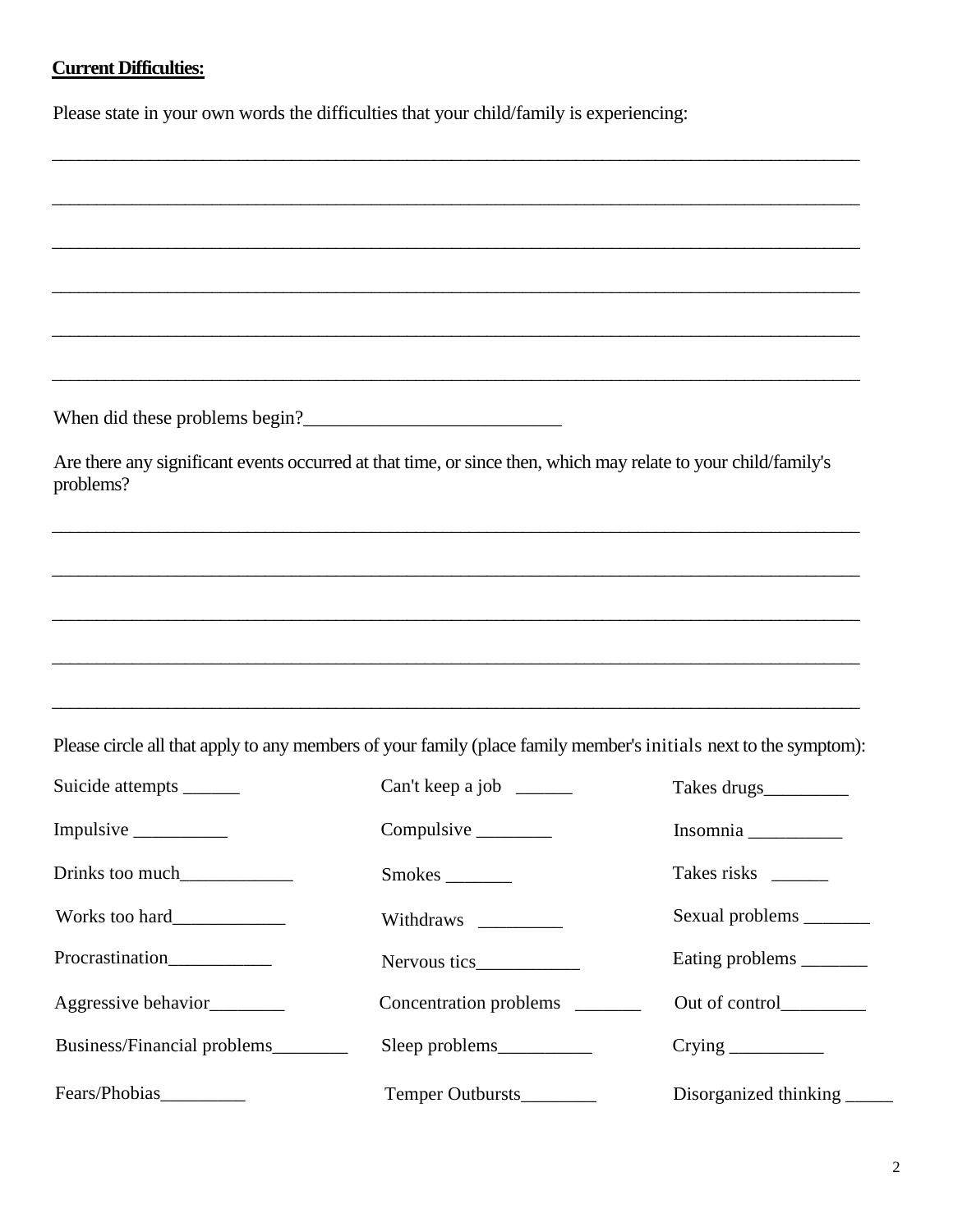# Any concerns regarding:

**Domestic Violence** 

Physical, Psychological and/or Sexual Abuse (current or past)

School problems (Does your child have an IEP or 504 Plan?)

What are your goals for therapy?

Has your family been in therapy before or received any prior professional assistance for problems?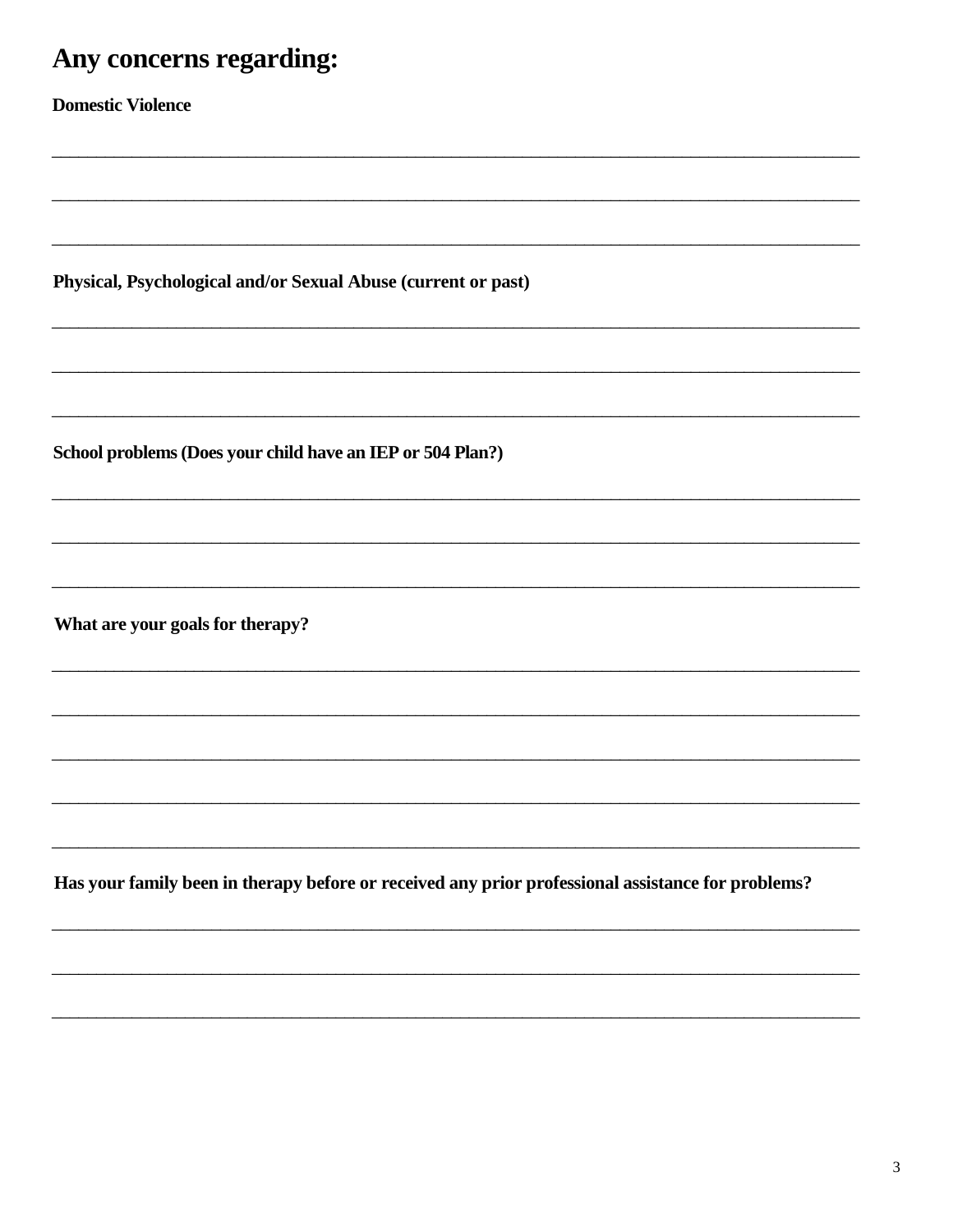Have any family members had any psychological problems, taken psychiatric medications, been hospitalized

psychiatrically, had behavioral problems, or had difficulty with the law?

### **Physical Health:**

Describe any significant medical problems of family members:

What medications (name, dosage, dates of usage), prescription or otherwise, are any family members taking?

|                           | Medication(s): |
|---------------------------|----------------|
|                           |                |
|                           | Medication(s): |
|                           |                |
| Name: $\frac{1}{2}$ Name: |                |
|                           | Medication(s): |
|                           |                |
| Name:                     |                |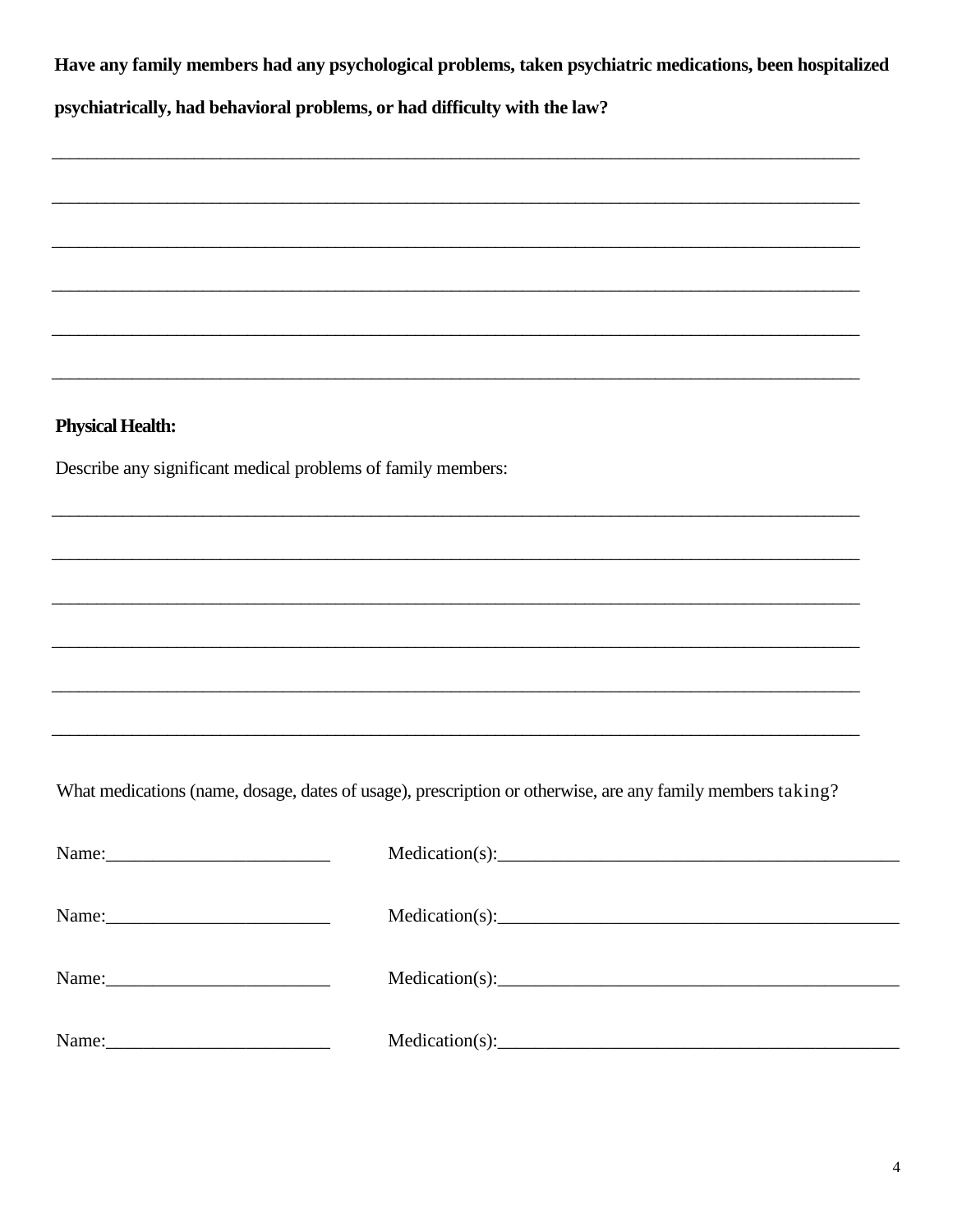Any additional information you would like for me to know?

**Religion** 

What would you like me to know about your child/family's participation in religious activities?

Do you want your religious beliefs incorporated into the therapy process?

**Cultural** 

What cultural/ethnic group do you include yourself in? How do you want it incorporated into the therapy process?